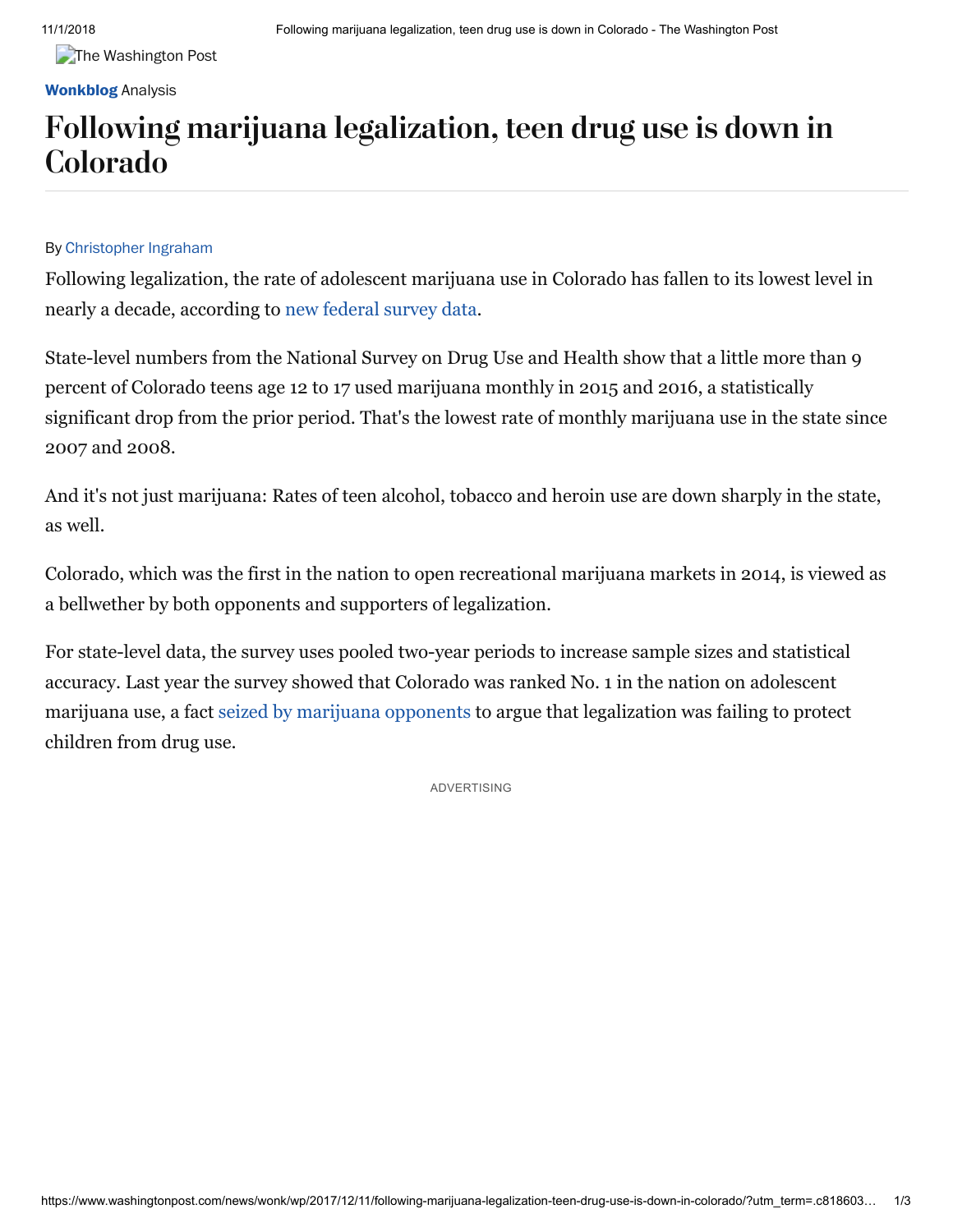Learn more

With the sharp drop in this year's data, Colorado has fallen to No. 7 in the national ranking of teen marijuana use, behind Alaska, Maine, New Mexico, Oregon, Rhode Island and Vermont. A separate [survey administered by officials in Colorado has found that teens in the state are in the middle of the](https://www.washingtonpost.com/news/wonk/wp/2016/06/21/colorado-survey-shows-what-marijuana-legalization-will-do-to-your-kids/?utm_term=.1c9ebf4b1e27) pack on marijuana use.

"Teen use appears to be dropping now that state and local authorities are overseeing the production and sale of marijuana," said Brian Vicente of Vicente Sederberg LLC, one of the drafters of Colorado's marijuana ballot measure, in a statement. "There are serious penalties for selling to minors, and regulated cannabis businesses are being vigilant in checking IDs."

[Attorney General Jeff Sessions is an outspoken critic of marijuana legalization, but thus far he has hewed](https://www.marijuanamoment.net/trump-administration-considering-marijuana-policy-changes-sessions-says/) to the prior administration's policy of noninterference with state-level legalization efforts. While marijuana remains illegal at the federal level, voters in [eight states plus the District](http://www.governing.com/gov-data/state-marijuana-laws-map-medical-recreational.html) have legalized the [recreational use of the drug. Lawmakers in Vermont have signaled they will legalize the recreational use](https://www.marijuanamoment.net/vermont-governor-comfortable-legalizing-marijuana-early-2018/) of marijuana early next year.

The new federal data shows that adolescent marijuana use fell nationwide in 2016. In no states did the share of teens using pot increase by a significant amount, and in a number, including California, Colorado, Maryland, New Jersey and Texas, rates of teen marijuana use fell considerably.

Use is up, however, among young adults age 18 to 25 and adults age 26 and up. Alcohol use, meanwhile, is falling across the board, according to the federal survey data.

In Colorado, for instance, the number of 18-to-25-year-olds using alcohol on a monthly basis fell by four percentage points between 2014-2015 and 2015-2016. That's the group with the highest propensity to use marijuana, suggesting that a number of young adults are opting to smoke weed instead of get drunk now that the option is available to them.

If that's the case, it could be [a big public-health win,](https://www.washingtonpost.com/news/wonk/wp/2017/12/01/medical-marijuana-took-a-bite-out-of-alcohol-sales-recreational-pot-could-take-an-even-bigger-one/) considering what public-health experts know about the [harmfulness of marijuana vis-à-vis booze.](https://www.washingtonpost.com/news/wonk/wp/2016/09/09/arizonas-governor-asked-voters-to-fact-check-whether-pot-is-safer-than-alcohol-so-we-did/)



#### **[Christopher](https://www.washingtonpost.com/people/christopher-ingraham/) Ingraham**

Christopher Ingraham writes about all things data. He previously worked at the Brookings Institution and the Pew Research Center. [Follow](https://twitter.com/intent/follow?screen_name=_cingraham) <del>■</del>

### The Washington Post

# The story must be told.

Your subscription supports journalism that matters.